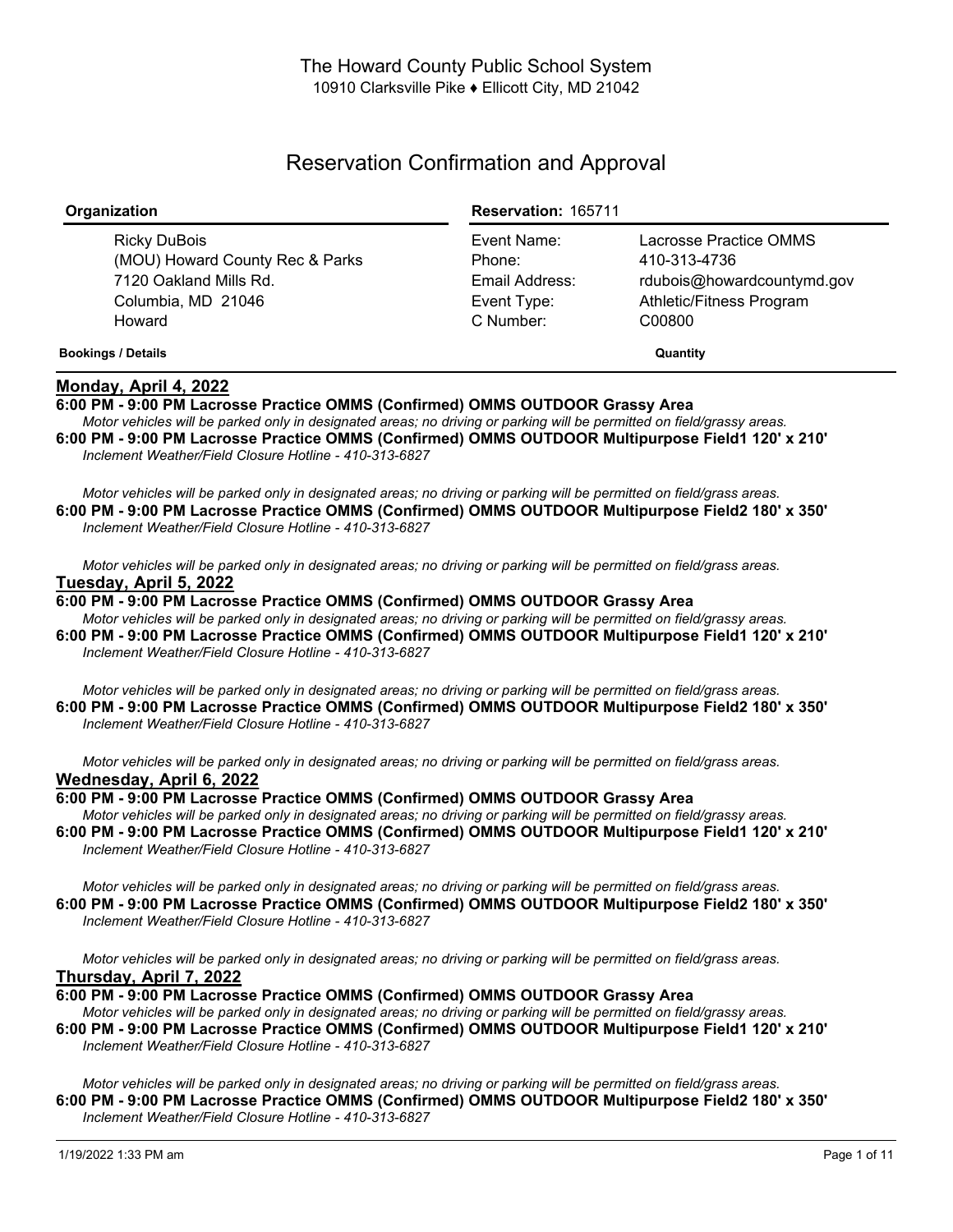Motor vehicles will be parked only in designated areas; no driving or parking will be permitted on field/grass areas. **Friday, April 8, 2022**

## **6:00 PM - 9:00 PM Lacrosse Practice OMMS (Confirmed) OMMS OUTDOOR Grassy Area**

Motor vehicles will be parked only in designated areas; no driving or parking will be permitted on field/grassy areas. **6:00 PM - 9:00 PM Lacrosse Practice OMMS (Confirmed) OMMS OUTDOOR Multipurpose Field1 120' x 210'** *Inclement Weather/Field Closure Hotline - 410-313-6827*

Motor vehicles will be parked only in designated areas; no driving or parking will be permitted on field/grass areas. **6:00 PM - 9:00 PM Lacrosse Practice OMMS (Confirmed) OMMS OUTDOOR Multipurpose Field2 180' x 350'** *Inclement Weather/Field Closure Hotline - 410-313-6827*

Motor vehicles will be parked only in designated areas; no driving or parking will be permitted on field/grass areas. **Monday, April 11, 2022**

**6:00 PM - 9:00 PM Lacrosse Practice OMMS (Confirmed) OMMS OUTDOOR Grassy Area**

Motor vehicles will be parked only in designated areas; no driving or parking will be permitted on field/grassy areas. **6:00 PM - 9:00 PM Lacrosse Practice OMMS (Confirmed) OMMS OUTDOOR Multipurpose Field1 120' x 210'** *Inclement Weather/Field Closure Hotline - 410-313-6827*

Motor vehicles will be parked only in designated areas; no driving or parking will be permitted on field/grass areas. **6:00 PM - 9:00 PM Lacrosse Practice OMMS (Confirmed) OMMS OUTDOOR Multipurpose Field2 180' x 350'** *Inclement Weather/Field Closure Hotline - 410-313-6827*

Motor vehicles will be parked only in designated areas; no driving or parking will be permitted on field/grass areas. **Tuesday, April 12, 2022**

- **6:00 PM - 9:00 PM Lacrosse Practice OMMS (Confirmed) OMMS OUTDOOR Grassy Area** Motor vehicles will be parked only in designated areas; no driving or parking will be permitted on field/grassy areas. **6:00 PM - 9:00 PM Lacrosse Practice OMMS (Confirmed) OMMS OUTDOOR Multipurpose Field1 120' x 210'**
- *Inclement Weather/Field Closure Hotline - 410-313-6827*

Motor vehicles will be parked only in designated areas; no driving or parking will be permitted on field/grass areas. **6:00 PM - 9:00 PM Lacrosse Practice OMMS (Confirmed) OMMS OUTDOOR Multipurpose Field2 180' x 350'** *Inclement Weather/Field Closure Hotline - 410-313-6827*

Motor vehicles will be parked only in designated areas; no driving or parking will be permitted on field/grass areas. **Wednesday, April 13, 2022**

## **6:00 PM - 9:00 PM Lacrosse Practice OMMS (Confirmed) OMMS OUTDOOR Grassy Area**

Motor vehicles will be parked only in designated areas; no driving or parking will be permitted on field/grassy areas. **6:00 PM - 9:00 PM Lacrosse Practice OMMS (Confirmed) OMMS OUTDOOR Multipurpose Field1 120' x 210'** *Inclement Weather/Field Closure Hotline - 410-313-6827*

Motor vehicles will be parked only in designated areas; no driving or parking will be permitted on field/grass areas. **6:00 PM - 9:00 PM Lacrosse Practice OMMS (Confirmed) OMMS OUTDOOR Multipurpose Field2 180' x 350'** *Inclement Weather/Field Closure Hotline - 410-313-6827*

Motor vehicles will be parked only in designated areas; no driving or parking will be permitted on field/grass areas. **Thursday, April 14, 2022**

**6:00 PM - 9:00 PM Lacrosse Practice OMMS (Confirmed) OMMS OUTDOOR Grassy Area**

Motor vehicles will be parked only in designated areas; no driving or parking will be permitted on field/grassy areas. **6:00 PM - 9:00 PM Lacrosse Practice OMMS (Confirmed) OMMS OUTDOOR Multipurpose Field1 120' x 210'** *Inclement Weather/Field Closure Hotline - 410-313-6827*

Motor vehicles will be parked only in designated areas; no driving or parking will be permitted on field/grass areas. **6:00 PM - 9:00 PM Lacrosse Practice OMMS (Confirmed) OMMS OUTDOOR Multipurpose Field2 180' x 350'** *Inclement Weather/Field Closure Hotline - 410-313-6827*

Motor vehicles will be parked only in designated areas; no driving or parking will be permitted on field/grass areas.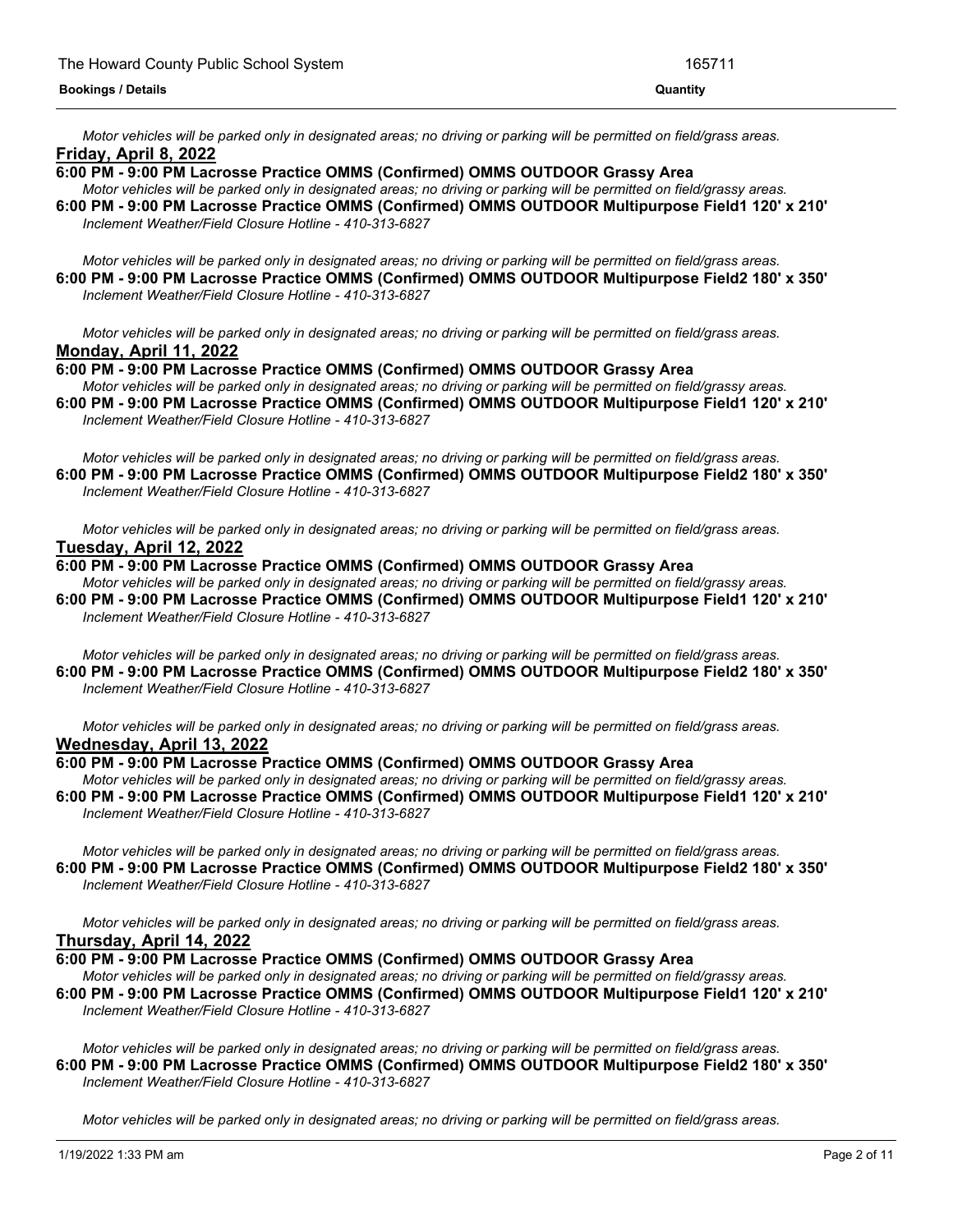## **Tuesday, April 19, 2022**

### **6:00 PM - 9:00 PM Lacrosse Practice OMMS (Confirmed) OMMS OUTDOOR Grassy Area**

Motor vehicles will be parked only in designated areas; no driving or parking will be permitted on field/grassy areas. **6:00 PM - 9:00 PM Lacrosse Practice OMMS (Confirmed) OMMS OUTDOOR Multipurpose Field1 120' x 210'** *Inclement Weather/Field Closure Hotline - 410-313-6827*

<u> 1999 - Jan James James James James James James James James James James James James James James James James J</u>

Motor vehicles will be parked only in designated areas; no driving or parking will be permitted on field/grass areas. **6:00 PM - 9:00 PM Lacrosse Practice OMMS (Confirmed) OMMS OUTDOOR Multipurpose Field2 180' x 350'** *Inclement Weather/Field Closure Hotline - 410-313-6827*

Motor vehicles will be parked only in designated areas; no driving or parking will be permitted on field/grass areas. **Wednesday, April 20, 2022**

**6:00 PM - 9:00 PM Lacrosse Practice OMMS (Confirmed) OMMS OUTDOOR Grassy Area** Motor vehicles will be parked only in designated areas; no driving or parking will be permitted on field/grassy areas.

**6:00 PM - 9:00 PM Lacrosse Practice OMMS (Confirmed) OMMS OUTDOOR Multipurpose Field1 120' x 210'** *Inclement Weather/Field Closure Hotline - 410-313-6827*

Motor vehicles will be parked only in designated areas; no driving or parking will be permitted on field/grass areas. **6:00 PM - 9:00 PM Lacrosse Practice OMMS (Confirmed) OMMS OUTDOOR Multipurpose Field2 180' x 350'** *Inclement Weather/Field Closure Hotline - 410-313-6827*

Motor vehicles will be parked only in designated areas; no driving or parking will be permitted on field/grass areas. **Thursday, April 21, 2022**

## **6:00 PM - 9:00 PM Lacrosse Practice OMMS (Confirmed) OMMS OUTDOOR Grassy Area**

Motor vehicles will be parked only in designated areas; no driving or parking will be permitted on field/grassy areas. **6:00 PM - 9:00 PM Lacrosse Practice OMMS (Confirmed) OMMS OUTDOOR Multipurpose Field1 120' x 210'** *Inclement Weather/Field Closure Hotline - 410-313-6827*

Motor vehicles will be parked only in designated areas; no driving or parking will be permitted on field/grass areas. **6:00 PM - 9:00 PM Lacrosse Practice OMMS (Confirmed) OMMS OUTDOOR Multipurpose Field2 180' x 350'** *Inclement Weather/Field Closure Hotline - 410-313-6827*

Motor vehicles will be parked only in designated areas; no driving or parking will be permitted on field/grass areas. **Friday, April 22, 2022**

### **6:00 PM - 9:00 PM Lacrosse Practice OMMS (Confirmed) OMMS OUTDOOR Grassy Area**

Motor vehicles will be parked only in designated areas; no driving or parking will be permitted on field/grassy areas. **6:00 PM - 9:00 PM Lacrosse Practice OMMS (Confirmed) OMMS OUTDOOR Multipurpose Field1 120' x 210'** *Inclement Weather/Field Closure Hotline - 410-313-6827*

Motor vehicles will be parked only in designated areas; no driving or parking will be permitted on field/grass areas. **6:00 PM - 9:00 PM Lacrosse Practice OMMS (Confirmed) OMMS OUTDOOR Multipurpose Field2 180' x 350'** *Inclement Weather/Field Closure Hotline - 410-313-6827*

Motor vehicles will be parked only in designated areas; no driving or parking will be permitted on field/grass areas. **Monday, April 25, 2022**

**6:00 PM - 9:00 PM Lacrosse Practice OMMS (Confirmed) OMMS OUTDOOR Grassy Area** Motor vehicles will be parked only in designated areas; no driving or parking will be permitted on field/grassy areas. **6:00 PM - 9:00 PM Lacrosse Practice OMMS (Confirmed) OMMS OUTDOOR Multipurpose Field1 120' x 210'** *Inclement Weather/Field Closure Hotline - 410-313-6827*

Motor vehicles will be parked only in designated areas; no driving or parking will be permitted on field/grass areas. **6:00 PM - 9:00 PM Lacrosse Practice OMMS (Confirmed) OMMS OUTDOOR Multipurpose Field2 180' x 350'** *Inclement Weather/Field Closure Hotline - 410-313-6827*

Motor vehicles will be parked only in designated areas; no driving or parking will be permitted on field/grass areas. **Tuesday, April 26, 2022**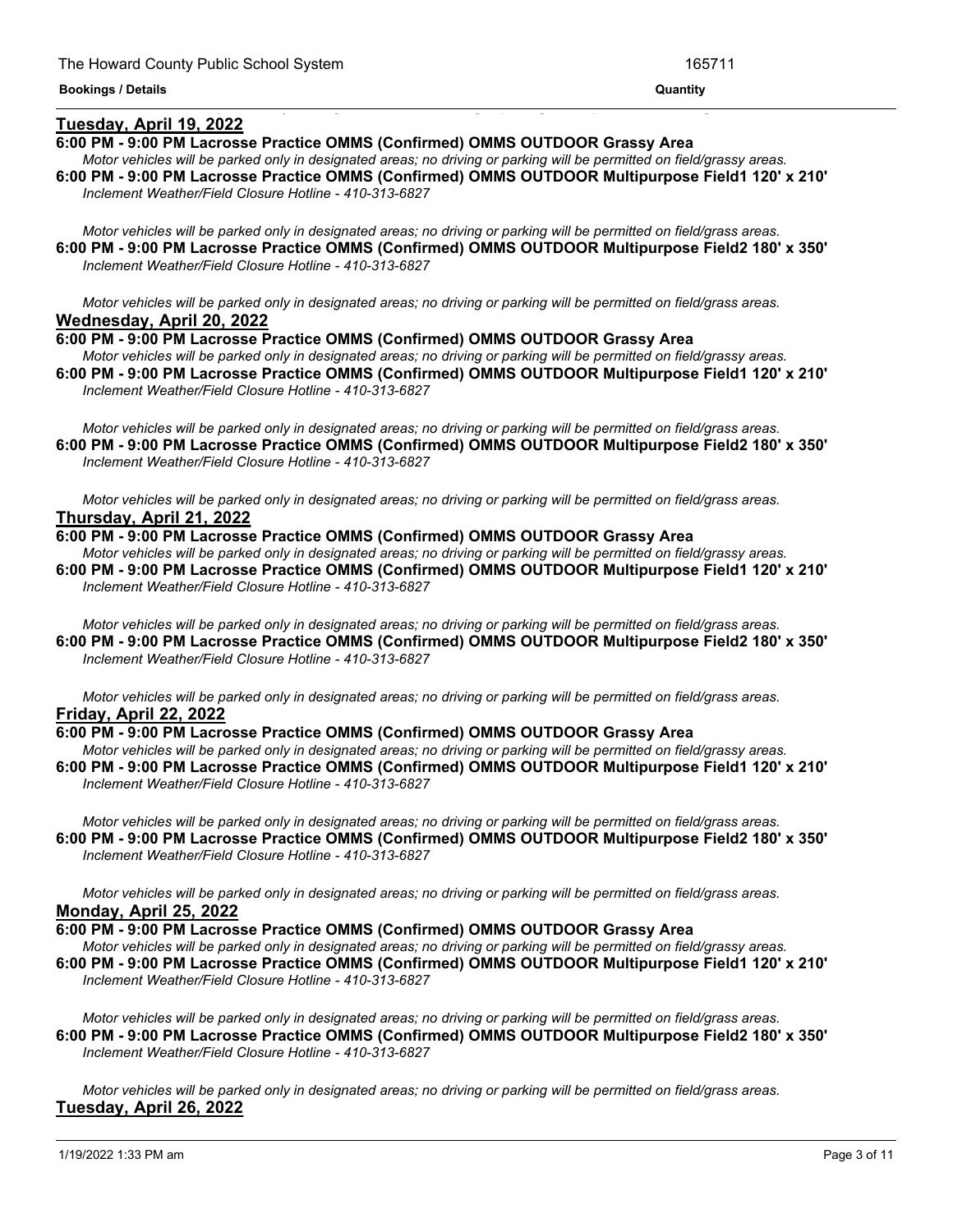#### **Tuesday, April 26, 2022 Bookings / Details Quantity**

## **6:00 PM - 9:00 PM Lacrosse Practice OMMS (Confirmed) OMMS OUTDOOR Grassy Area**

Motor vehicles will be parked only in designated areas; no driving or parking will be permitted on field/grassy areas. **6:00 PM - 9:00 PM Lacrosse Practice OMMS (Confirmed) OMMS OUTDOOR Multipurpose Field1 120' x 210'** *Inclement Weather/Field Closure Hotline - 410-313-6827*

Motor vehicles will be parked only in designated areas; no driving or parking will be permitted on field/grass areas. **6:00 PM - 9:00 PM Lacrosse Practice OMMS (Confirmed) OMMS OUTDOOR Multipurpose Field2 180' x 350'** *Inclement Weather/Field Closure Hotline - 410-313-6827*

Motor vehicles will be parked only in designated areas; no driving or parking will be permitted on field/grass areas. **Wednesday, April 27, 2022**

**6:00 PM - 9:00 PM Lacrosse Practice OMMS (Confirmed) OMMS OUTDOOR Grassy Area** Motor vehicles will be parked only in designated areas: no driving or parking will be permitted on field/grassy areas.

**6:00 PM - 9:00 PM Lacrosse Practice OMMS (Confirmed) OMMS OUTDOOR Multipurpose Field1 120' x 210'** *Inclement Weather/Field Closure Hotline - 410-313-6827*

Motor vehicles will be parked only in designated areas; no driving or parking will be permitted on field/grass areas. **6:00 PM - 9:00 PM Lacrosse Practice OMMS (Confirmed) OMMS OUTDOOR Multipurpose Field2 180' x 350'** *Inclement Weather/Field Closure Hotline - 410-313-6827*

Motor vehicles will be parked only in designated areas; no driving or parking will be permitted on field/grass areas. **Thursday, April 28, 2022**

**6:00 PM - 9:00 PM Lacrosse Practice OMMS (Confirmed) OMMS OUTDOOR Grassy Area**

Motor vehicles will be parked only in designated areas; no driving or parking will be permitted on field/grassy areas. **6:00 PM - 9:00 PM Lacrosse Practice OMMS (Confirmed) OMMS OUTDOOR Multipurpose Field1 120' x 210'** *Inclement Weather/Field Closure Hotline - 410-313-6827*

Motor vehicles will be parked only in designated areas; no driving or parking will be permitted on field/grass areas. **6:00 PM - 9:00 PM Lacrosse Practice OMMS (Confirmed) OMMS OUTDOOR Multipurpose Field2 180' x 350'** *Inclement Weather/Field Closure Hotline - 410-313-6827*

Motor vehicles will be parked only in designated areas; no driving or parking will be permitted on field/grass areas. **Friday, April 29, 2022**

## **6:00 PM - 9:00 PM Lacrosse Practice OMMS (Confirmed) OMMS OUTDOOR Grassy Area**

Motor vehicles will be parked only in designated areas; no driving or parking will be permitted on field/grassy areas. **6:00 PM - 9:00 PM Lacrosse Practice OMMS (Confirmed) OMMS OUTDOOR Multipurpose Field1 120' x 210'** *Inclement Weather/Field Closure Hotline - 410-313-6827*

Motor vehicles will be parked only in designated areas; no driving or parking will be permitted on field/grass areas. **6:00 PM - 9:00 PM Lacrosse Practice OMMS (Confirmed) OMMS OUTDOOR Multipurpose Field2 180' x 350'** *Inclement Weather/Field Closure Hotline - 410-313-6827*

Motor vehicles will be parked only in designated areas; no driving or parking will be permitted on field/grass areas. **Monday, May 2, 2022**

**6:00 PM - 9:00 PM Lacrosse Practice OMMS (Confirmed) OMMS OUTDOOR Grassy Area**

Motor vehicles will be parked only in designated areas; no driving or parking will be permitted on field/grassy areas. **6:00 PM - 9:00 PM Lacrosse Practice OMMS (Confirmed) OMMS OUTDOOR Multipurpose Field1 120' x 210'** *Inclement Weather/Field Closure Hotline - 410-313-6827*

Motor vehicles will be parked only in designated areas; no driving or parking will be permitted on field/grass areas. **6:00 PM - 9:00 PM Lacrosse Practice OMMS (Confirmed) OMMS OUTDOOR Multipurpose Field2 180' x 350'** *Inclement Weather/Field Closure Hotline - 410-313-6827*

Motor vehicles will be parked only in designated areas; no driving or parking will be permitted on field/grass areas. **Tuesday, May 3, 2022**

**6:00 PM - 9:00 PM Lacrosse Practice OMMS (Confirmed) OMMS OUTDOOR Grassy Area**

Motor vehicles will be parked only in designated areas; no driving or parking will be permitted on field/grassy areas.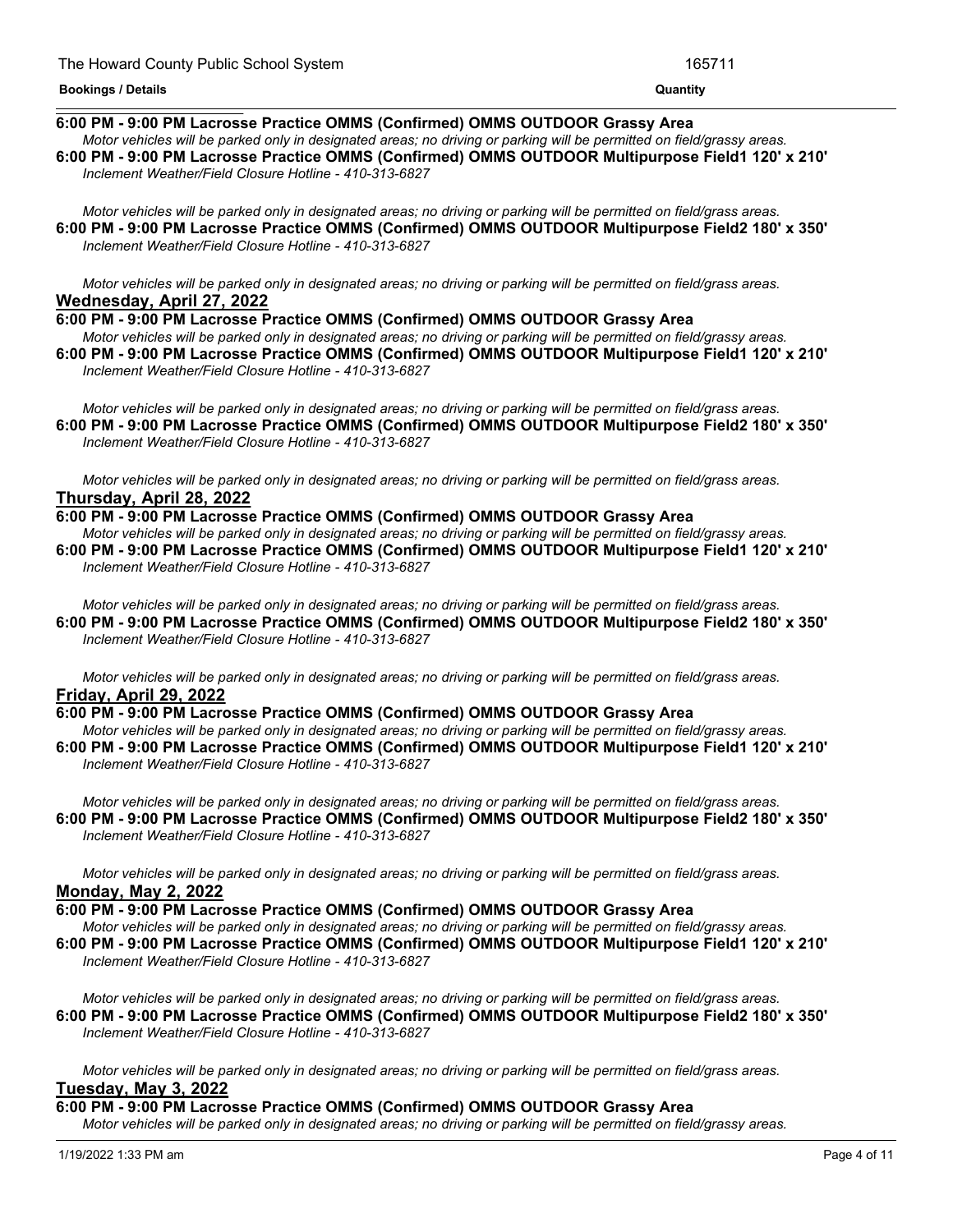#### <u> 1989 - Andrea San Andrea San Andrea San Andrea San Andrea San Andrea San Andrea San Andrea San Andrea San An</u> **6:00 PM - 9:00 PM Lacrosse Practice OMMS (Confirmed) OMMS OUTDOOR Multipurpose Field1 120' x 210'** *Inclement Weather/Field Closure Hotline - 410-313-6827*

Motor vehicles will be parked only in designated areas; no driving or parking will be permitted on field/grass areas. **6:00 PM - 9:00 PM Lacrosse Practice OMMS (Confirmed) OMMS OUTDOOR Multipurpose Field2 180' x 350'** *Inclement Weather/Field Closure Hotline - 410-313-6827*

Motor vehicles will be parked only in designated areas; no driving or parking will be permitted on field/grass areas. **Wednesday, May 4, 2022**

**6:00 PM - 9:00 PM Lacrosse Practice OMMS (Confirmed) OMMS OUTDOOR Grassy Area** Motor vehicles will be parked only in designated areas; no driving or parking will be permitted on field/grassy areas. **6:00 PM - 9:00 PM Lacrosse Practice OMMS (Confirmed) OMMS OUTDOOR Multipurpose Field1 120' x 210'** *Inclement Weather/Field Closure Hotline - 410-313-6827*

Motor vehicles will be parked only in designated areas; no driving or parking will be permitted on field/grass areas. **6:00 PM - 9:00 PM Lacrosse Practice OMMS (Confirmed) OMMS OUTDOOR Multipurpose Field2 180' x 350'** *Inclement Weather/Field Closure Hotline - 410-313-6827*

Motor vehicles will be parked only in designated areas; no driving or parking will be permitted on field/grass areas. **Thursday, May 5, 2022**

**6:00 PM - 9:00 PM Lacrosse Practice OMMS (Confirmed) OMMS OUTDOOR Grassy Area**

Motor vehicles will be parked only in designated areas; no driving or parking will be permitted on field/grassy areas. **6:00 PM - 9:00 PM Lacrosse Practice OMMS (Confirmed) OMMS OUTDOOR Multipurpose Field1 120' x 210'** *Inclement Weather/Field Closure Hotline - 410-313-6827*

Motor vehicles will be parked only in designated areas; no driving or parking will be permitted on field/grass areas. **6:00 PM - 9:00 PM Lacrosse Practice OMMS (Confirmed) OMMS OUTDOOR Multipurpose Field2 180' x 350'** *Inclement Weather/Field Closure Hotline - 410-313-6827*

Motor vehicles will be parked only in designated areas; no driving or parking will be permitted on field/grass areas. **Friday, May 6, 2022**

**6:00 PM - 9:00 PM Lacrosse Practice OMMS (Confirmed) OMMS OUTDOOR Grassy Area** Motor vehicles will be parked only in designated areas; no driving or parking will be permitted on field/grassy areas. **6:00 PM - 9:00 PM Lacrosse Practice OMMS (Confirmed) OMMS OUTDOOR Multipurpose Field1 120' x 210'**

*Inclement Weather/Field Closure Hotline - 410-313-6827*

Motor vehicles will be parked only in designated areas; no driving or parking will be permitted on field/grass areas. **6:00 PM - 9:00 PM Lacrosse Practice OMMS (Confirmed) OMMS OUTDOOR Multipurpose Field2 180' x 350'** *Inclement Weather/Field Closure Hotline - 410-313-6827*

Motor vehicles will be parked only in designated areas; no driving or parking will be permitted on field/grass areas. **Monday, May 9, 2022**

**6:00 PM - 9:00 PM Lacrosse Practice OMMS (Confirmed) OMMS OUTDOOR Grassy Area** Motor vehicles will be parked only in designated areas; no driving or parking will be permitted on field/grassy areas. **6:00 PM - 9:00 PM Lacrosse Practice OMMS (Confirmed) OMMS OUTDOOR Multipurpose Field1 120' x 210'** *Inclement Weather/Field Closure Hotline - 410-313-6827*

Motor vehicles will be parked only in designated areas; no driving or parking will be permitted on field/grass areas. **6:00 PM - 9:00 PM Lacrosse Practice OMMS (Confirmed) OMMS OUTDOOR Multipurpose Field2 180' x 350'** *Inclement Weather/Field Closure Hotline - 410-313-6827*

Motor vehicles will be parked only in designated areas; no driving or parking will be permitted on field/grass areas. **Tuesday, May 10, 2022**

## **6:00 PM - 9:00 PM Lacrosse Practice OMMS (Confirmed) OMMS OUTDOOR Grassy Area**

Motor vehicles will be parked only in designated areas; no driving or parking will be permitted on field/grassy areas. **6:00 PM - 9:00 PM Lacrosse Practice OMMS (Confirmed) OMMS OUTDOOR Multipurpose Field1 120' x 210'**

*Inclement Weather/Field Closure Hotline - 410-313-6827*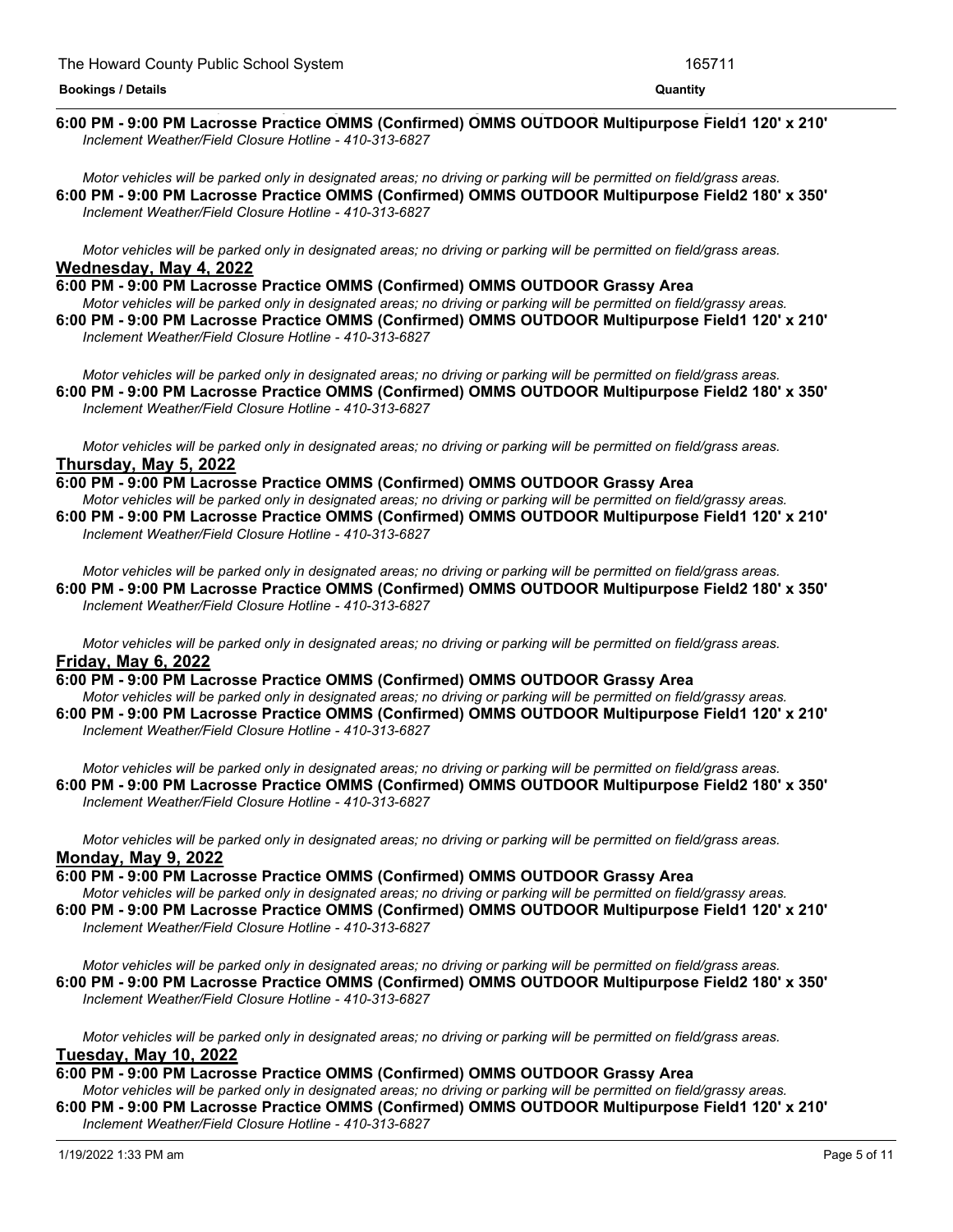Motor vehicles will be parked only in designated areas; no driving or parking will be permitted on field/grass areas. **6:00 PM - 9:00 PM Lacrosse Practice OMMS (Confirmed) OMMS OUTDOOR Multipurpose Field2 180' x 350'** *Inclement Weather/Field Closure Hotline - 410-313-6827*

Motor vehicles will be parked only in designated areas; no driving or parking will be permitted on field/grass areas. **Wednesday, May 11, 2022**

**6:00 PM - 9:00 PM Lacrosse Practice OMMS (Confirmed) OMMS OUTDOOR Grassy Area**

Motor vehicles will be parked only in designated areas; no driving or parking will be permitted on field/grassy areas. **6:00 PM - 9:00 PM Lacrosse Practice OMMS (Confirmed) OMMS OUTDOOR Multipurpose Field1 120' x 210'** *Inclement Weather/Field Closure Hotline - 410-313-6827*

Motor vehicles will be parked only in designated areas; no driving or parking will be permitted on field/grass areas. **6:00 PM - 9:00 PM Lacrosse Practice OMMS (Confirmed) OMMS OUTDOOR Multipurpose Field2 180' x 350'** *Inclement Weather/Field Closure Hotline - 410-313-6827*

Motor vehicles will be parked only in designated areas; no driving or parking will be permitted on field/grass areas. **Thursday, May 12, 2022**

**6:00 PM - 9:00 PM Lacrosse Practice OMMS (Confirmed) OMMS OUTDOOR Grassy Area** Motor vehicles will be parked only in designated areas; no driving or parking will be permitted on field/grassy areas.

**6:00 PM - 9:00 PM Lacrosse Practice OMMS (Confirmed) OMMS OUTDOOR Multipurpose Field1 120' x 210'** *Inclement Weather/Field Closure Hotline - 410-313-6827*

Motor vehicles will be parked only in designated areas; no driving or parking will be permitted on field/grass areas. **6:00 PM - 9:00 PM Lacrosse Practice OMMS (Confirmed) OMMS OUTDOOR Multipurpose Field2 180' x 350'** *Inclement Weather/Field Closure Hotline - 410-313-6827*

Motor vehicles will be parked only in designated areas; no driving or parking will be permitted on field/grass areas. **Friday, May 13, 2022**

**6:00 PM - 9:00 PM Lacrosse Practice OMMS (Confirmed) OMMS OUTDOOR Grassy Area** Motor vehicles will be parked only in designated areas: no driving or parking will be permitted on field/grassy areas. **6:00 PM - 9:00 PM Lacrosse Practice OMMS (Confirmed) OMMS OUTDOOR Multipurpose Field1 120' x 210'** *Inclement Weather/Field Closure Hotline - 410-313-6827*

Motor vehicles will be parked only in designated areas; no driving or parking will be permitted on field/grass areas. **6:00 PM - 9:00 PM Lacrosse Practice OMMS (Confirmed) OMMS OUTDOOR Multipurpose Field2 180' x 350'** *Inclement Weather/Field Closure Hotline - 410-313-6827*

Motor vehicles will be parked only in designated areas; no driving or parking will be permitted on field/grass areas. **Monday, May 16, 2022**

**6:00 PM - 9:00 PM Lacrosse Practice OMMS (Confirmed) OMMS OUTDOOR Grassy Area**

Motor vehicles will be parked only in designated areas; no driving or parking will be permitted on field/grassy areas. **6:00 PM - 9:00 PM Lacrosse Practice OMMS (Confirmed) OMMS OUTDOOR Multipurpose Field1 120' x 210'** *Inclement Weather/Field Closure Hotline - 410-313-6827*

Motor vehicles will be parked only in designated areas; no driving or parking will be permitted on field/grass areas. **6:00 PM - 9:00 PM Lacrosse Practice OMMS (Confirmed) OMMS OUTDOOR Multipurpose Field2 180' x 350'** *Inclement Weather/Field Closure Hotline - 410-313-6827*

Motor vehicles will be parked only in designated areas; no driving or parking will be permitted on field/grass areas. **Tuesday, May 17, 2022**

## **6:00 PM - 9:00 PM Lacrosse Practice OMMS (Confirmed) OMMS OUTDOOR Grassy Area**

Motor vehicles will be parked only in designated areas; no driving or parking will be permitted on field/grassy areas.

**6:00 PM - 9:00 PM Lacrosse Practice OMMS (Confirmed) OMMS OUTDOOR Multipurpose Field1 120' x 210'** *Inclement Weather/Field Closure Hotline - 410-313-6827*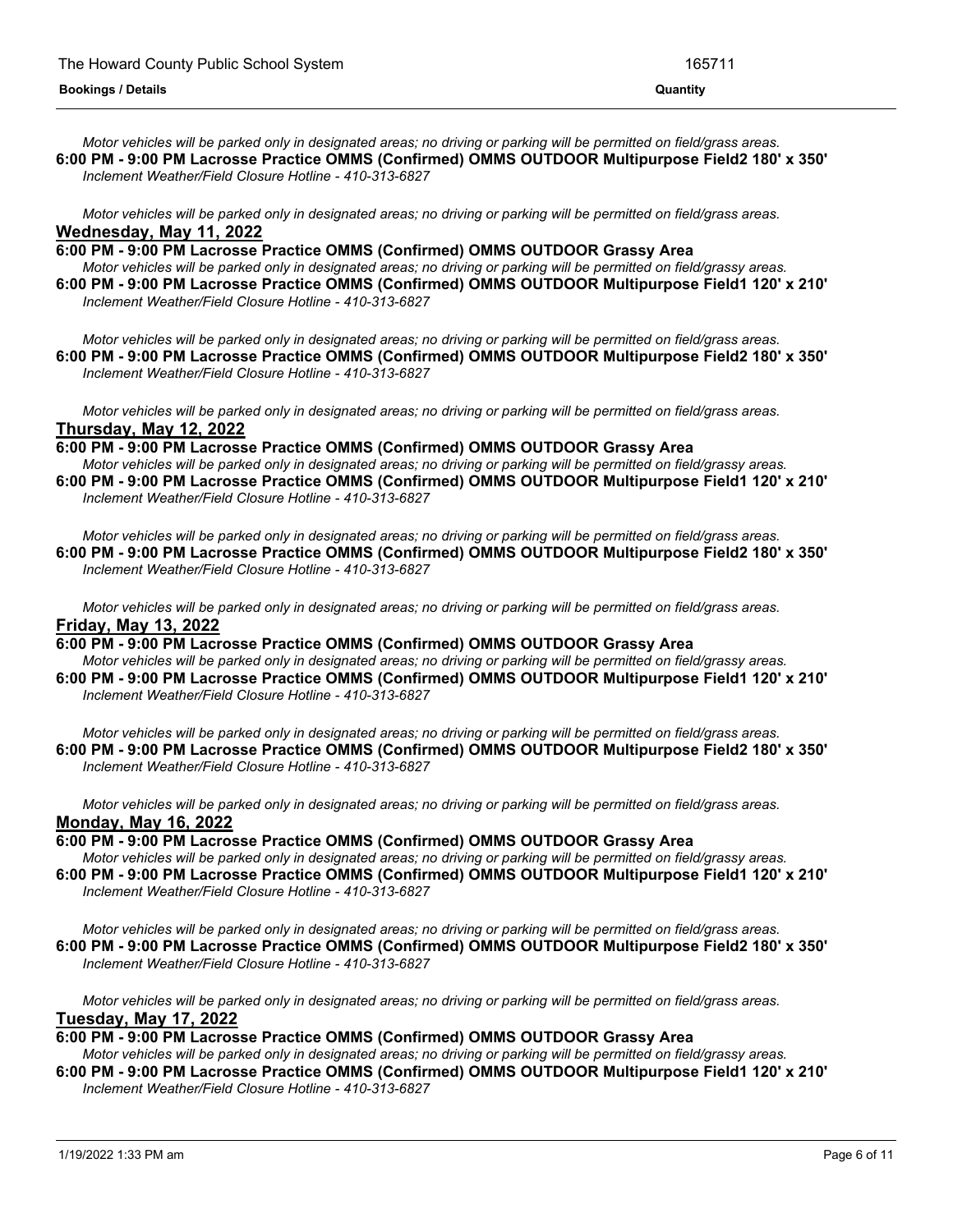Motor vehicles will be parked only in designated areas; no driving or parking will be permitted on field/grass areas. **6:00 PM - 9:00 PM Lacrosse Practice OMMS (Confirmed) OMMS OUTDOOR Multipurpose Field2 180' x 350'** *Inclement Weather/Field Closure Hotline - 410-313-6827*

Motor vehicles will be parked only in designated areas; no driving or parking will be permitted on field/grass areas. **Wednesday, May 18, 2022**

**6:00 PM - 9:00 PM Lacrosse Practice OMMS (Confirmed) OMMS OUTDOOR Grassy Area** Motor vehicles will be parked only in designated areas; no driving or parking will be permitted on field/grassy areas. **6:00 PM - 9:00 PM Lacrosse Practice OMMS (Confirmed) OMMS OUTDOOR Multipurpose Field1 120' x 210'** *Inclement Weather/Field Closure Hotline - 410-313-6827*

Motor vehicles will be parked only in designated areas; no driving or parking will be permitted on field/grass areas. **6:00 PM - 9:00 PM Lacrosse Practice OMMS (Confirmed) OMMS OUTDOOR Multipurpose Field2 180' x 350'** *Inclement Weather/Field Closure Hotline - 410-313-6827*

Motor vehicles will be parked only in designated areas; no driving or parking will be permitted on field/grass areas. **Thursday, May 19, 2022**

**6:00 PM - 9:00 PM Lacrosse Practice OMMS (Confirmed) OMMS OUTDOOR Grassy Area**

Motor vehicles will be parked only in designated areas; no driving or parking will be permitted on field/grassy areas. **6:00 PM - 9:00 PM Lacrosse Practice OMMS (Confirmed) OMMS OUTDOOR Multipurpose Field1 120' x 210'** *Inclement Weather/Field Closure Hotline - 410-313-6827*

Motor vehicles will be parked only in designated areas; no driving or parking will be permitted on field/grass areas. **6:00 PM - 9:00 PM Lacrosse Practice OMMS (Confirmed) OMMS OUTDOOR Multipurpose Field2 180' x 350'** *Inclement Weather/Field Closure Hotline - 410-313-6827*

Motor vehicles will be parked only in designated areas; no driving or parking will be permitted on field/grass areas. **Friday, May 20, 2022**

**6:00 PM - 9:00 PM Lacrosse Practice OMMS (Confirmed) OMMS OUTDOOR Grassy Area** Motor vehicles will be parked only in designated areas; no driving or parking will be permitted on field/grassy areas. **6:00 PM - 9:00 PM Lacrosse Practice OMMS (Confirmed) OMMS OUTDOOR Multipurpose Field1 120' x 210'**

*Inclement Weather/Field Closure Hotline - 410-313-6827*

Motor vehicles will be parked only in designated areas; no driving or parking will be permitted on field/grass areas. **6:00 PM - 9:00 PM Lacrosse Practice OMMS (Confirmed) OMMS OUTDOOR Multipurpose Field2 180' x 350'** *Inclement Weather/Field Closure Hotline - 410-313-6827*

Motor vehicles will be parked only in designated areas; no driving or parking will be permitted on field/grass areas. **Monday, May 23, 2022**

**6:00 PM - 9:00 PM Lacrosse Practice OMMS (Confirmed) OMMS OUTDOOR Grassy Area**

Motor vehicles will be parked only in designated areas; no driving or parking will be permitted on field/grassy areas. **6:00 PM - 9:00 PM Lacrosse Practice OMMS (Confirmed) OMMS OUTDOOR Multipurpose Field1 120' x 210'** *Inclement Weather/Field Closure Hotline - 410-313-6827*

Motor vehicles will be parked only in designated areas; no driving or parking will be permitted on field/grass areas. **6:00 PM - 9:00 PM Lacrosse Practice OMMS (Confirmed) OMMS OUTDOOR Multipurpose Field2 180' x 350'** *Inclement Weather/Field Closure Hotline - 410-313-6827*

Motor vehicles will be parked only in designated areas; no driving or parking will be permitted on field/grass areas. **Tuesday, May 24, 2022**

**6:00 PM - 9:00 PM Lacrosse Practice OMMS (Confirmed) OMMS OUTDOOR Grassy Area**

Motor vehicles will be parked only in designated areas; no driving or parking will be permitted on field/grassy areas. **6:00 PM - 9:00 PM Lacrosse Practice OMMS (Confirmed) OMMS OUTDOOR Multipurpose Field1 120' x 210'** *Inclement Weather/Field Closure Hotline - 410-313-6827*

Motor vehicles will be parked only in designated areas; no driving or parking will be permitted on field/grass areas. **6:00 PM - 9:00 PM Lacrosse Practice OMMS (Confirmed) OMMS OUTDOOR Multipurpose Field2 180' x 350'**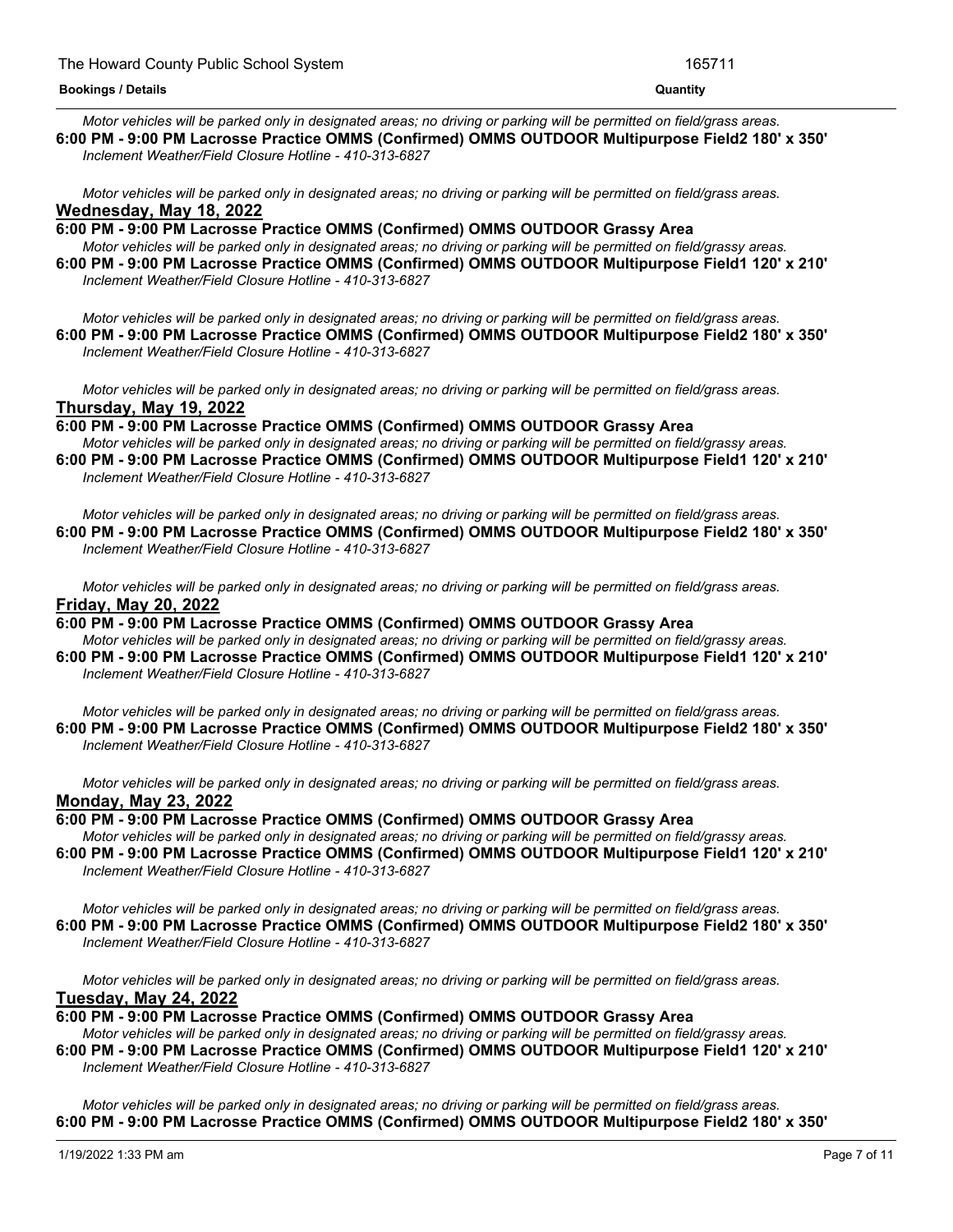*Inclement Weather/Field Closure Hotline - 410-313-6827*

Motor vehicles will be parked only in designated areas; no driving or parking will be permitted on field/grass areas. **Wednesday, May 25, 2022**

**6:00 PM - 9:00 PM Lacrosse Practice OMMS (Confirmed) OMMS OUTDOOR Grassy Area**

Motor vehicles will be parked only in designated areas; no driving or parking will be permitted on field/grassy areas. **6:00 PM - 9:00 PM Lacrosse Practice OMMS (Confirmed) OMMS OUTDOOR Multipurpose Field1 120' x 210'** *Inclement Weather/Field Closure Hotline - 410-313-6827*

Motor vehicles will be parked only in designated areas; no driving or parking will be permitted on field/grass areas. **6:00 PM - 9:00 PM Lacrosse Practice OMMS (Confirmed) OMMS OUTDOOR Multipurpose Field2 180' x 350'** *Inclement Weather/Field Closure Hotline - 410-313-6827*

Motor vehicles will be parked only in designated areas; no driving or parking will be permitted on field/grass areas. **Thursday, May 26, 2022**

**6:00 PM - 9:00 PM Lacrosse Practice OMMS (Confirmed) OMMS OUTDOOR Grassy Area** Motor vehicles will be parked only in designated areas; no driving or parking will be permitted on field/grassy areas. **6:00 PM - 9:00 PM Lacrosse Practice OMMS (Confirmed) OMMS OUTDOOR Multipurpose Field1 120' x 210'**

*Inclement Weather/Field Closure Hotline - 410-313-6827*

Motor vehicles will be parked only in designated areas; no driving or parking will be permitted on field/grass areas. **6:00 PM - 9:00 PM Lacrosse Practice OMMS (Confirmed) OMMS OUTDOOR Multipurpose Field2 180' x 350'** *Inclement Weather/Field Closure Hotline - 410-313-6827*

Motor vehicles will be parked only in designated areas; no driving or parking will be permitted on field/grass areas. **Friday, May 27, 2022**

## **6:00 PM - 9:00 PM Lacrosse Practice OMMS (Confirmed) OMMS OUTDOOR Grassy Area**

Motor vehicles will be parked only in designated areas; no driving or parking will be permitted on field/grassy areas. **6:00 PM - 9:00 PM Lacrosse Practice OMMS (Confirmed) OMMS OUTDOOR Multipurpose Field1 120' x 210'** *Inclement Weather/Field Closure Hotline - 410-313-6827*

Motor vehicles will be parked only in designated areas; no driving or parking will be permitted on field/grass areas. **6:00 PM - 9:00 PM Lacrosse Practice OMMS (Confirmed) OMMS OUTDOOR Multipurpose Field2 180' x 350'** *Inclement Weather/Field Closure Hotline - 410-313-6827*

Motor vehicles will be parked only in designated areas; no driving or parking will be permitted on field/grass areas. **Tuesday, May 31, 2022**

## **6:00 PM - 9:00 PM Lacrosse Practice OMMS (Confirmed) OMMS OUTDOOR Grassy Area**

Motor vehicles will be parked only in designated areas; no driving or parking will be permitted on field/grassy areas. **6:00 PM - 9:00 PM Lacrosse Practice OMMS (Confirmed) OMMS OUTDOOR Multipurpose Field1 120' x 210'** *Inclement Weather/Field Closure Hotline - 410-313-6827*

Motor vehicles will be parked only in designated areas; no driving or parking will be permitted on field/grass areas. **6:00 PM - 9:00 PM Lacrosse Practice OMMS (Confirmed) OMMS OUTDOOR Multipurpose Field2 180' x 350'** *Inclement Weather/Field Closure Hotline - 410-313-6827*

Motor vehicles will be parked only in designated areas; no driving or parking will be permitted on field/grass areas. **Wednesday, June 1, 2022**

**6:00 PM - 9:00 PM Lacrosse Practice OMMS (Confirmed) OMMS OUTDOOR Grassy Area**

Motor vehicles will be parked only in designated areas; no driving or parking will be permitted on field/grassy areas. **6:00 PM - 9:00 PM Lacrosse Practice OMMS (Confirmed) OMMS OUTDOOR Multipurpose Field1 120' x 210'** *Inclement Weather/Field Closure Hotline - 410-313-6827*

Motor vehicles will be parked only in designated areas; no driving or parking will be permitted on field/grass areas. **6:00 PM - 9:00 PM Lacrosse Practice OMMS (Confirmed) OMMS OUTDOOR Multipurpose Field2 180' x 350'** *Inclement Weather/Field Closure Hotline - 410-313-6827*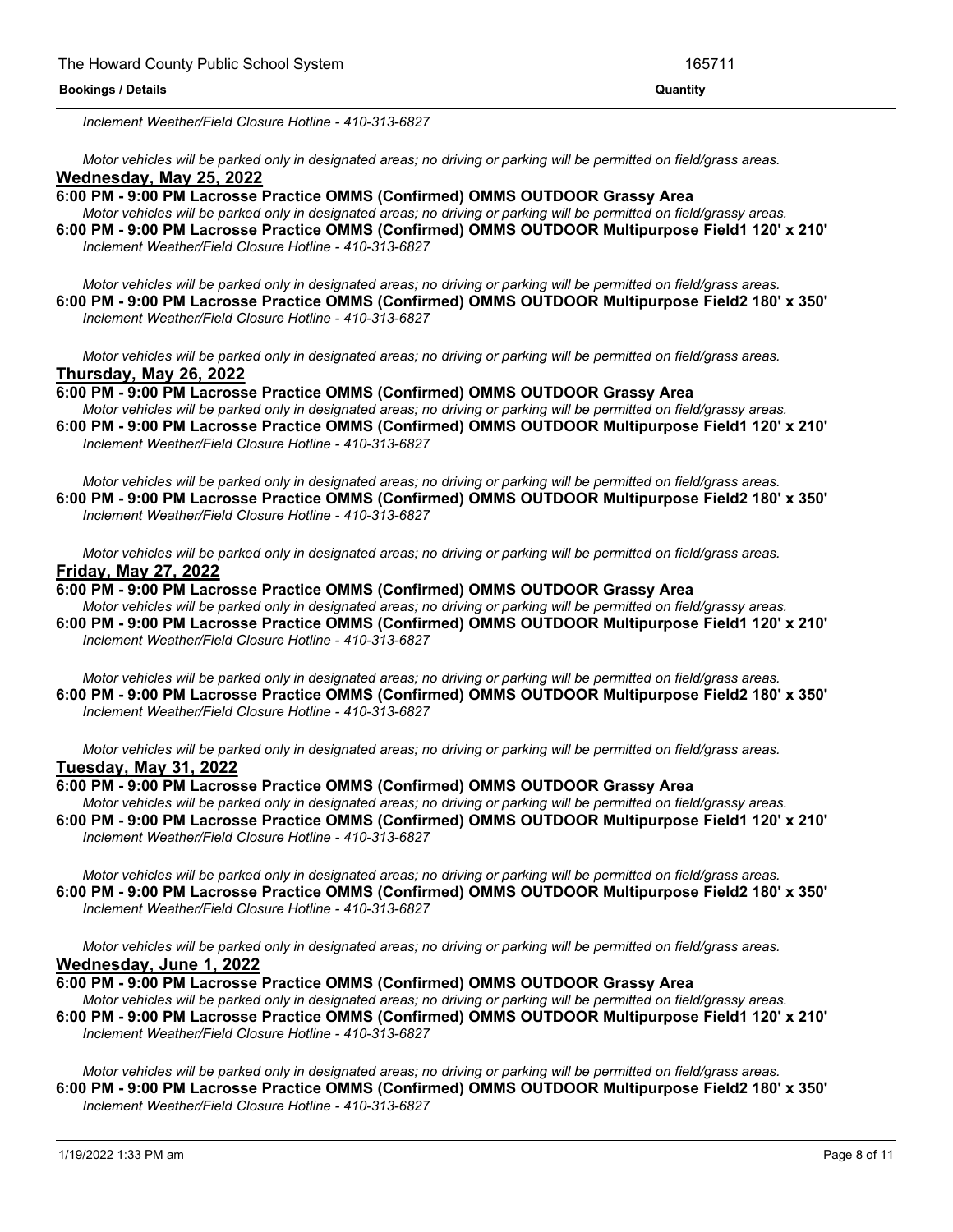Motor vehicles will be parked only in designated areas; no driving or parking will be permitted on field/grass areas. **Thursday, June 2, 2022**

- **6:00 PM - 9:00 PM Lacrosse Practice OMMS (Confirmed) OMMS OUTDOOR Grassy Area** Motor vehicles will be parked only in designated areas; no driving or parking will be permitted on field/grassy areas.
- **6:00 PM - 9:00 PM Lacrosse Practice OMMS (Confirmed) OMMS OUTDOOR Multipurpose Field1 120' x 210'** *Inclement Weather/Field Closure Hotline - 410-313-6827*

Motor vehicles will be parked only in designated areas; no driving or parking will be permitted on field/grass areas. **6:00 PM - 9:00 PM Lacrosse Practice OMMS (Confirmed) OMMS OUTDOOR Multipurpose Field2 180' x 350'** *Inclement Weather/Field Closure Hotline - 410-313-6827*

Motor vehicles will be parked only in designated areas: no driving or parking will be permitted on field/grass areas. **Friday, June 3, 2022**

## **6:00 PM - 9:00 PM Lacrosse Practice OMMS (Confirmed) OMMS OUTDOOR Grassy Area**

Motor vehicles will be parked only in designated areas; no driving or parking will be permitted on field/grassy areas. **6:00 PM - 9:00 PM Lacrosse Practice OMMS (Confirmed) OMMS OUTDOOR Multipurpose Field1 120' x 210'** *Inclement Weather/Field Closure Hotline - 410-313-6827*

Motor vehicles will be parked only in designated areas; no driving or parking will be permitted on field/grass areas. **6:00 PM - 9:00 PM Lacrosse Practice OMMS (Confirmed) OMMS OUTDOOR Multipurpose Field2 180' x 350'** *Inclement Weather/Field Closure Hotline - 410-313-6827*

Motor vehicles will be parked only in designated areas; no driving or parking will be permitted on field/grass areas. **Monday, June 6, 2022**

#### **6:00 PM - 9:00 PM Lacrosse Practice OMMS (Confirmed) OMMS OUTDOOR Grassy Area**

Motor vehicles will be parked only in designated areas; no driving or parking will be permitted on field/grassy areas. **6:00 PM - 9:00 PM Lacrosse Practice OMMS (Confirmed) OMMS OUTDOOR Multipurpose Field1 120' x 210'** *Inclement Weather/Field Closure Hotline - 410-313-6827*

Motor vehicles will be parked only in designated areas; no driving or parking will be permitted on field/grass areas. **6:00 PM - 9:00 PM Lacrosse Practice OMMS (Confirmed) OMMS OUTDOOR Multipurpose Field2 180' x 350'** *Inclement Weather/Field Closure Hotline - 410-313-6827*

Motor vehicles will be parked only in designated areas; no driving or parking will be permitted on field/grass areas. **Tuesday, June 7, 2022**

**6:00 PM - 9:00 PM Lacrosse Practice OMMS (Confirmed) OMMS OUTDOOR Grassy Area** Motor vehicles will be parked only in designated areas; no driving or parking will be permitted on field/grassy areas. **6:00 PM - 9:00 PM Lacrosse Practice OMMS (Confirmed) OMMS OUTDOOR Multipurpose Field1 120' x 210'** *Inclement Weather/Field Closure Hotline - 410-313-6827*

Motor vehicles will be parked only in designated areas; no driving or parking will be permitted on field/grass areas. **6:00 PM - 9:00 PM Lacrosse Practice OMMS (Confirmed) OMMS OUTDOOR Multipurpose Field2 180' x 350'** *Inclement Weather/Field Closure Hotline - 410-313-6827*

Motor vehicles will be parked only in designated areas; no driving or parking will be permitted on field/grass areas. **Wednesday, June 8, 2022**

## **6:00 PM - 9:00 PM Lacrosse Practice OMMS (Confirmed) OMMS OUTDOOR Grassy Area**

Motor vehicles will be parked only in designated areas; no driving or parking will be permitted on field/grassy areas. **6:00 PM - 9:00 PM Lacrosse Practice OMMS (Confirmed) OMMS OUTDOOR Multipurpose Field1 120' x 210'** *Inclement Weather/Field Closure Hotline - 410-313-6827*

Motor vehicles will be parked only in designated areas; no driving or parking will be permitted on field/grass areas. **6:00 PM - 9:00 PM Lacrosse Practice OMMS (Confirmed) OMMS OUTDOOR Multipurpose Field2 180' x 350'** *Inclement Weather/Field Closure Hotline - 410-313-6827*

Motor vehicles will be parked only in designated areas; no driving or parking will be permitted on field/grass areas.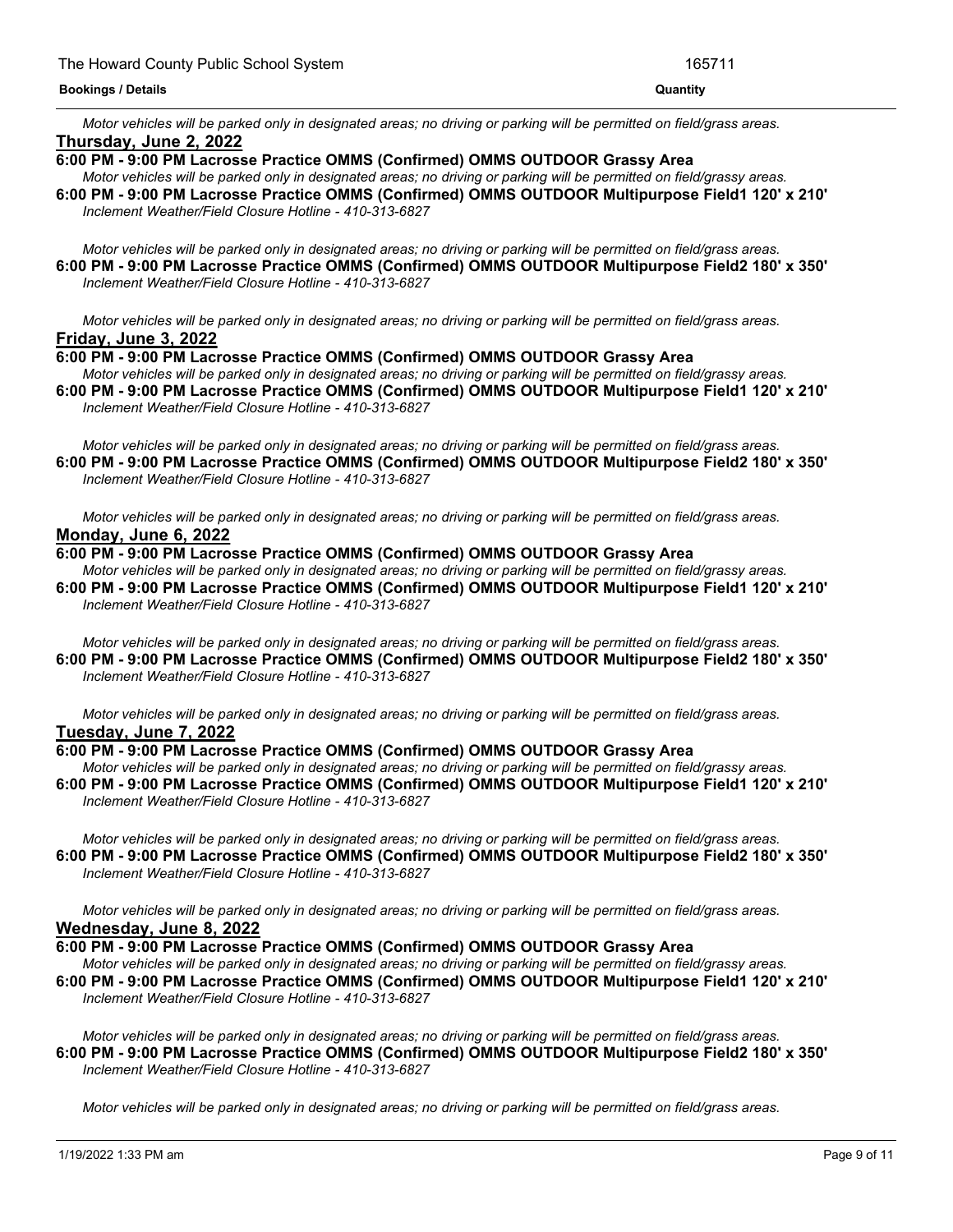## **Thursday, June 9, 2022**

#### **6:00 PM - 9:00 PM Lacrosse Practice OMMS (Confirmed) OMMS OUTDOOR Grassy Area**

Motor vehicles will be parked only in designated areas; no driving or parking will be permitted on field/grassy areas. **6:00 PM - 9:00 PM Lacrosse Practice OMMS (Confirmed) OMMS OUTDOOR Multipurpose Field1 120' x 210'** *Inclement Weather/Field Closure Hotline - 410-313-6827*

<u> 1999 - Jan James James James James James James James James James James James James James James James James J</u>

Motor vehicles will be parked only in designated areas; no driving or parking will be permitted on field/grass areas. **6:00 PM - 9:00 PM Lacrosse Practice OMMS (Confirmed) OMMS OUTDOOR Multipurpose Field2 180' x 350'** *Inclement Weather/Field Closure Hotline - 410-313-6827*

Motor vehicles will be parked only in designated areas; no driving or parking will be permitted on field/grass areas. **Friday, June 10, 2022**

**6:00 PM - 9:00 PM Lacrosse Practice OMMS (Confirmed) OMMS OUTDOOR Grassy Area**

Motor vehicles will be parked only in designated areas; no driving or parking will be permitted on field/grassy areas. **6:00 PM - 9:00 PM Lacrosse Practice OMMS (Confirmed) OMMS OUTDOOR Multipurpose Field1 120' x 210'** *Inclement Weather/Field Closure Hotline - 410-313-6827*

Motor vehicles will be parked only in designated areas; no driving or parking will be permitted on field/grass areas. **6:00 PM - 9:00 PM Lacrosse Practice OMMS (Confirmed) OMMS OUTDOOR Multipurpose Field2 180' x 350'** *Inclement Weather/Field Closure Hotline - 410-313-6827*

Motor vehicles will be parked only in designated areas; no driving or parking will be permitted on field/grass areas. **Monday, June 13, 2022**

### **6:00 PM - 9:00 PM Lacrosse Practice OMMS (Confirmed) OMMS OUTDOOR Grassy Area**

Motor vehicles will be parked only in designated areas; no driving or parking will be permitted on field/grassy areas. **6:00 PM - 9:00 PM Lacrosse Practice OMMS (Confirmed) OMMS OUTDOOR Multipurpose Field1 120' x 210'** *Inclement Weather/Field Closure Hotline - 410-313-6827*

Motor vehicles will be parked only in designated areas; no driving or parking will be permitted on field/grass areas. **6:00 PM - 9:00 PM Lacrosse Practice OMMS (Confirmed) OMMS OUTDOOR Multipurpose Field2 180' x 350'** *Inclement Weather/Field Closure Hotline - 410-313-6827*

Motor vehicles will be parked only in designated areas; no driving or parking will be permitted on field/grass areas. **Tuesday, June 14, 2022**

### **6:00 PM - 9:00 PM Lacrosse Practice OMMS (Confirmed) OMMS OUTDOOR Grassy Area**

Motor vehicles will be parked only in designated areas; no driving or parking will be permitted on field/grassy areas. **6:00 PM - 9:00 PM Lacrosse Practice OMMS (Confirmed) OMMS OUTDOOR Multipurpose Field1 120' x 210'** *Inclement Weather/Field Closure Hotline - 410-313-6827*

Motor vehicles will be parked only in designated areas; no driving or parking will be permitted on field/grass areas. **6:00 PM - 9:00 PM Lacrosse Practice OMMS (Confirmed) OMMS OUTDOOR Multipurpose Field2 180' x 350'** *Inclement Weather/Field Closure Hotline - 410-313-6827*

Motor vehicles will be parked only in designated areas; no driving or parking will be permitted on field/grass areas. **Wednesday, June 15, 2022**

**6:00 PM - 9:00 PM Lacrosse Practice OMMS (Confirmed) OMMS OUTDOOR Grassy Area** Motor vehicles will be parked only in designated areas; no driving or parking will be permitted on field/grassy areas. **6:00 PM - 9:00 PM Lacrosse Practice OMMS (Confirmed) OMMS OUTDOOR Multipurpose Field1 120' x 210'** *Inclement Weather/Field Closure Hotline - 410-313-6827*

Motor vehicles will be parked only in designated areas; no driving or parking will be permitted on field/grass areas. **6:00 PM - 9:00 PM Lacrosse Practice OMMS (Confirmed) OMMS OUTDOOR Multipurpose Field2 180' x 350'** *Inclement Weather/Field Closure Hotline - 410-313-6827*

Motor vehicles will be parked only in designated areas; no driving or parking will be permitted on field/grass areas. **Thursday, June 16, 2022**